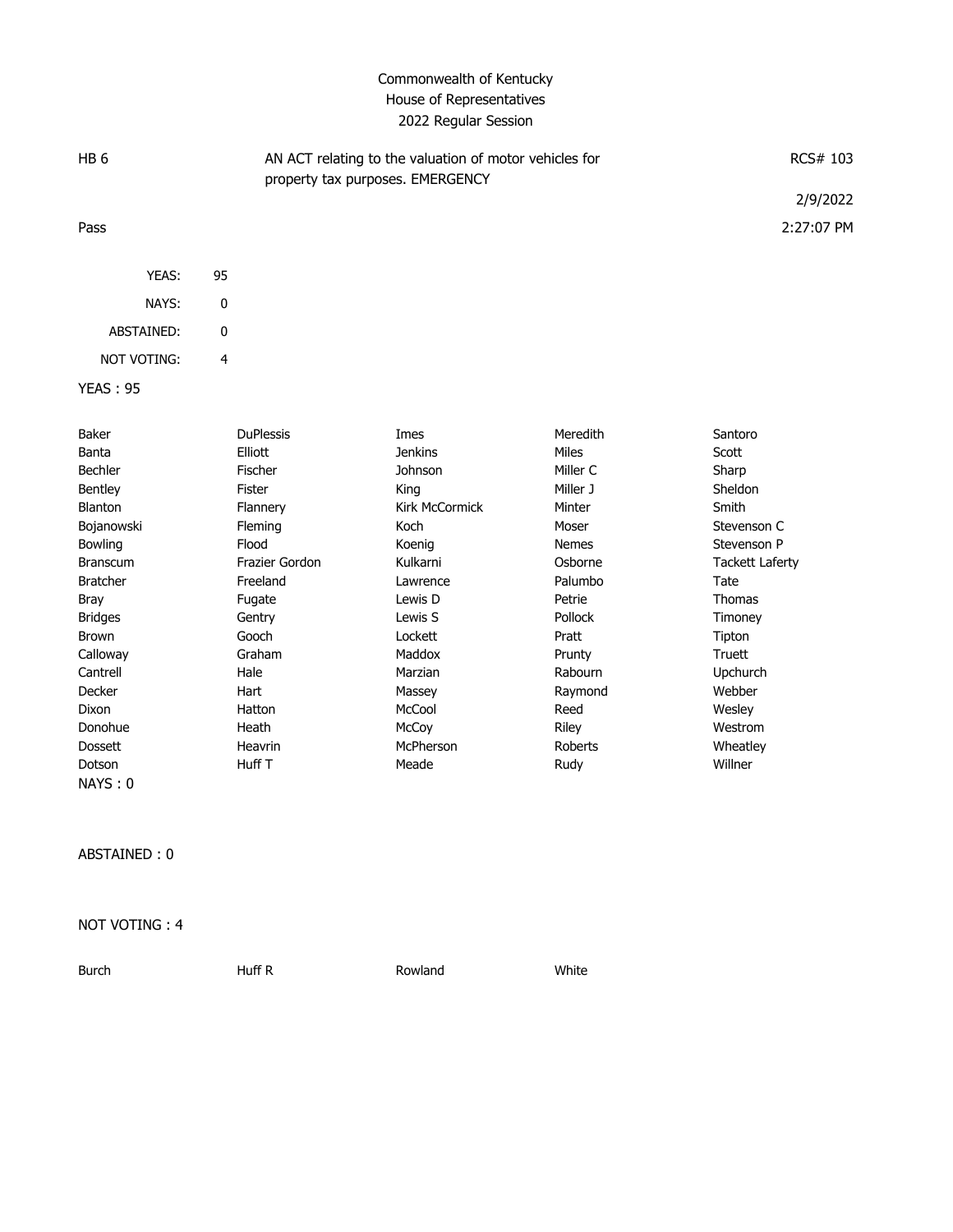## **COMMONWEALTH OF KENTUCKY SENATE 2022 Regular Session**

| HB <sub>6</sub>                                                                                                 |                         | AN ACT relating to the valuation of motor vehicles for<br>property tax purposes and declaring an emergency. |                                                                                             |                                                                             |
|-----------------------------------------------------------------------------------------------------------------|-------------------------|-------------------------------------------------------------------------------------------------------------|---------------------------------------------------------------------------------------------|-----------------------------------------------------------------------------|
|                                                                                                                 |                         |                                                                                                             |                                                                                             | 3/2/2022                                                                    |
| PASS HB 6 W/ scs1                                                                                               |                         |                                                                                                             |                                                                                             | 3:24:09 PM                                                                  |
|                                                                                                                 |                         |                                                                                                             |                                                                                             |                                                                             |
| YEAS:                                                                                                           | 34                      |                                                                                                             |                                                                                             |                                                                             |
| NAYS:                                                                                                           | $\pmb{0}$               |                                                                                                             |                                                                                             |                                                                             |
| PASSES:                                                                                                         | $\pmb{0}$               |                                                                                                             |                                                                                             |                                                                             |
| NOT VOTING:                                                                                                     | $\overline{\mathbf{4}}$ |                                                                                                             |                                                                                             |                                                                             |
| <b>YEAS: 34</b>                                                                                                 |                         |                                                                                                             |                                                                                             |                                                                             |
| Alvarado<br>Carpenter<br>Carroll<br>Castlen<br>Douglas<br>Embry<br>Girdler<br>Givens<br>Harper Angel<br>NAYS: 0 |                         | Higdon<br>Hornback<br>Howell<br>McDaniel<br>McGarvey<br>Meredith<br>Mills<br>Nemes<br>Parrett               | Raque Adams<br>Schickel<br>Schroder<br>Smith<br><b>Stivers</b><br>Storm<br>Thayer<br>Thomas | Turner<br>Webb<br>West<br>Westerfield<br>Wheeler<br>Wilson<br>Wise<br>Yates |
| PASSES: 0                                                                                                       |                         |                                                                                                             |                                                                                             |                                                                             |
| NOT VOTING: 4                                                                                                   |                         |                                                                                                             |                                                                                             |                                                                             |
| Berg                                                                                                            |                         | Kerr                                                                                                        | Neal                                                                                        | Southworth                                                                  |